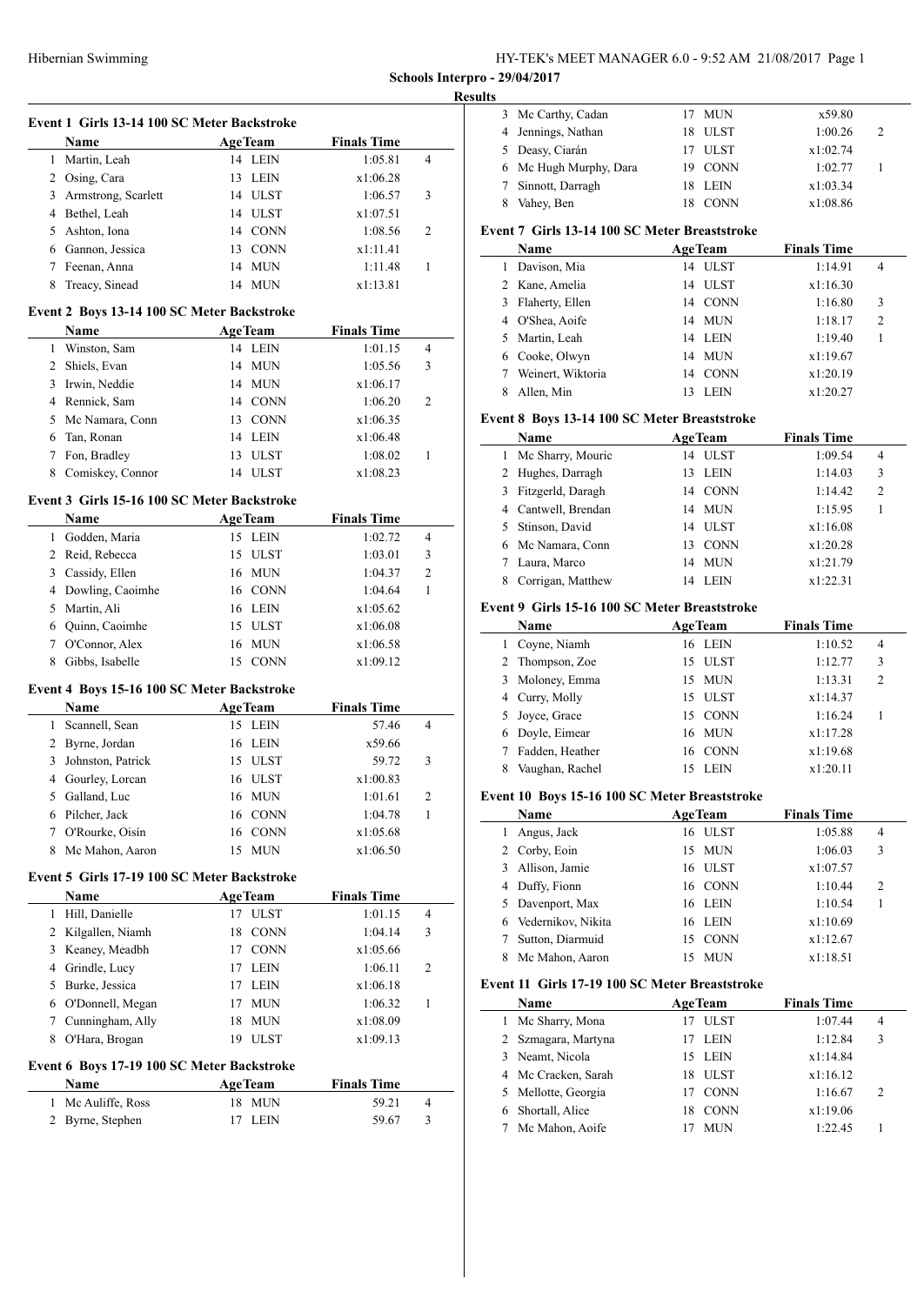HY-TEK's MEET MANAGER 6.0 - 9:52 AM 21/08/2017 Page 2

**Schools Interpro - 29/04/2017**

|                       | Event 12 Boys 17-19 100 SC Meter Breaststroke     |                  |                    |                |
|-----------------------|---------------------------------------------------|------------------|--------------------|----------------|
|                       | Name                                              | AgeTeam          | <b>Finals Time</b> | $\overline{4}$ |
|                       | 1 Armstrong, Cai                                  | 18 ULST          | 1:04.73            |                |
|                       | 2 Stoops, Mark                                    | 17 ULST          | x1:07.43           |                |
| $\overline{3}$        | Wilson, Mitchell                                  | 17 CONN          | 1:07.48            | 3              |
|                       | 4 Savage, Odhran                                  | 18 MUN           | 1:08.03            | 2              |
| 5                     | Scully, Bryan                                     | 17 CONN          | x1:09.34           |                |
|                       | 6 Carew, Christopher                              | 17 LEIN          | 1:10.35            | 1              |
| 7                     | Doyle, Conor                                      | 17<br><b>MUN</b> | x1:10.67           |                |
| 8                     | O'Gara, Hugh                                      | 17 LEIN          | x1:11.96           |                |
|                       | Event 13 Girls 400 SC Meter Freestyle             |                  |                    |                |
|                       | Name                                              | <b>AgeTeam</b>   | <b>Finals Time</b> |                |
|                       | 1 Catterson, Victoria                             | 16 ULST          | 4:28.40            | $\overline{4}$ |
|                       | 2 Osing, Cara                                     | 13 LEIN          | 4:29.51            | 3              |
|                       | 3 Burke, Jessica                                  | 17 LEIN          | x4:34.09           |                |
|                       | 4 Leahy, Aoife                                    | 15 CONN          | 4:34.42            | 2              |
|                       | 5 Gannon, Jessica                                 | 13 CONN          | x4:38.53           |                |
|                       | 6 Hickey, Shona                                   | 18 MUN           | 4:42.62            | 1              |
|                       | 7 Mc Connell, Erin                                | 16 ULST          | x4:45.72           |                |
|                       | <b>Event 14 Boys 400 SC Meter Freestyle</b>       |                  |                    |                |
|                       | Name                                              | <b>AgeTeam</b>   | <b>Finals Time</b> |                |
|                       | 1 Mc Millan, Jack                                 | 17 ULST          | 3:57.90            | 4              |
|                       | 2 Wiffen, Daniel                                  | 16 ULST          | x3:59.70           |                |
|                       | 3 Byrne, Jordan                                   | 16 LEIN          | 4:11.88            | 3              |
|                       | 4 Kilbride, Denis                                 | 16 LEIN          | x4:14.00           |                |
|                       | 5 Savage, Odhran                                  | 18 MUN           | 4:17.02            | 2              |
|                       | 6 Mc Hugh Murphy, Dara                            | 19 CONN          | 4:28.73            | 1              |
| 7                     | Morris, Jayke                                     | 17 CONN          | x4:37.58           |                |
|                       |                                                   |                  |                    |                |
|                       | Event 15 Girls 13-14 200 SC Meter Freestyle Relay |                  |                    |                |
|                       | <b>Team</b>                                       | <b>Relay</b>     | <b>Finals Time</b> |                |
|                       | 1 ULST                                            | A                | 1:50.83            | 8              |
|                       | 2 LEIN                                            | A                | 1:51.20            | 6              |
|                       | <b>CONN</b>                                       | B                | 1:57.24            | 4              |
|                       | 4 MUN                                             | A                | 1:58.50            | 2              |
|                       | Event 16 Boys 13-14 200 SC Meter Freestyle Relay  |                  |                    |                |
|                       | Team                                              | <b>Relay</b>     | <b>Finals Time</b> |                |
|                       | <b>LEIN</b>                                       | Α                | 1:47.95            | 8              |
|                       | <b>CONN</b>                                       | A                | 1:48.49            | 6              |
|                       | <b>ULST</b>                                       | А                | 1:48.60            | 4              |
|                       | <b>MUN</b>                                        | А                | 1:53.00            | 2              |
|                       | Event 17 Girls 15-16 200 SC Meter Freestyle Relay |                  |                    |                |
| 3<br>1<br>2<br>3<br>4 | <b>Team</b>                                       | <b>Relay</b>     | <b>Finals Time</b> |                |
|                       | 1 ULST                                            | А                | 1:48.75            | 8              |
|                       | 2 LEIN                                            | A                | 1:49.26            | 6              |
| 3                     | <b>MUN</b>                                        | A                | 1:51.79            | 4              |
|                       | <b>CONN</b>                                       | A                | 1:53.56            | 2              |
|                       | <b>ULST</b>                                       | B                | x1:54.19           |                |
|                       | <b>CONN</b>                                       | B                | x1:58.10           |                |
|                       | Event 18 Boys 15-16 200 SC Meter Freestyle Relay  |                  |                    |                |
|                       | <b>Team</b>                                       | <b>Relay</b>     | <b>Finals Time</b> |                |
| 4<br>5<br>6<br>1      | <b>ULST</b>                                       | Α                | 1:38.18            | 8              |
| 2                     | <b>ULST</b>                                       | B                | x1:40.43           |                |

| 4              | MUN                                               | А                              | 1:41.11             | 4              |
|----------------|---------------------------------------------------|--------------------------------|---------------------|----------------|
| 5              | LEIN                                              | B                              | x1:43.53            |                |
| 6              | <b>CONN</b>                                       | A                              | 1:45.95             | 2              |
|                | Event 19 Girls 17-19 200 SC Meter Freestyle Relay |                                |                     |                |
|                | Team                                              | Relay                          | <b>Finals Time</b>  |                |
| 1              | <b>ULST</b>                                       | А                              | 1:47.89             | 8              |
| 2              | <b>CONN</b>                                       | А                              | 1:50.25             | 6              |
| 3              | <b>LEIN</b>                                       | А                              | 1:51.89             | 4              |
| 4              | <b>MUN</b>                                        | А                              | 1:52.46             | 2              |
| 5              | <b>ULST</b>                                       | B                              | x1:53.49            |                |
| 6              | <b>LEIN</b>                                       | B                              | x1:57.11            |                |
|                | Event 20 Boys 17-19 200 SC Meter Freestyle Relay  |                                |                     |                |
|                | Team                                              | Relay                          | <b>Finals Time</b>  |                |
| 1              | <b>ULST</b>                                       | A                              | 1:36.35             | 8              |
| 2              | <b>MUN</b>                                        | А                              | 1:37.19             | 6              |
| 3              | <b>CONN</b>                                       | А                              | 1:37.41             | 4              |
| 4              | <b>LEIN</b>                                       | A                              | 1:41.39             | 2              |
| 5              | <b>ULST</b>                                       | B                              | x1:41.53            |                |
|                | Event 21  Girls 13-14 200 SC Meter IM             |                                |                     |                |
|                | Name                                              | <b>AgeTeam</b>                 | <b>Finals Time</b>  |                |
| 1              | Knox, Julia                                       | <b>ULST</b><br>14              | 2:21.54             | 4              |
| 2              | Trait, Naomi                                      | <b>LEIN</b><br>14              | 2:24.72             | 3              |
| 3              | Davison, Mia                                      | <b>ULST</b><br>14              | x2:30.90            |                |
| 4              | Daly, Caoimhe                                     | <b>LEIN</b><br>13              | x2:32.72            |                |
| 5              | Dolan, Ruth                                       | 13<br><b>CONN</b>              | 2:37.08             | 2              |
|                | 6 Gannon, Jessica                                 | 13<br><b>CONN</b>              | x2:37.85            |                |
| 7              | O'Shea, Aoife                                     | 14<br><b>MUN</b>               | 2:39.92             | 1              |
|                |                                                   |                                |                     |                |
| 8              | Treacy, Sinead                                    | <b>MUN</b><br>14               | x2:43.62            |                |
|                | <b>Event 22 Boys 13-14 200 SC Meter IM</b>        |                                |                     |                |
|                | Name                                              | <b>AgeTeam</b>                 | <b>Finals Time</b>  |                |
| 1              | Bingham, Jack                                     | 14 ULST                        | 2:22.42             | 4              |
| 2              | Fitzgerld, Daragh                                 | <b>CONN</b><br>14              | 2:26.77             | 3              |
| 3              | Tan, Ronan                                        | <b>LEIN</b><br>14              | 2:27.43             | 2              |
| 4              | Mullan, Eoin                                      | <b>ULST</b><br>14              | x2:27.73            |                |
| 5              | Pfeiffer, Robin                                   | <b>CONN</b><br>14              | x2:33.03            |                |
| 6              | Corrigan, Matthew                                 | <b>LEIN</b><br>14              | x2:35.36            |                |
|                | 7 Lee, Ewan                                       | 14 MUN                         | 2:42.00             | 1              |
|                | Event 23 Girls 15-16 200 SC Meter IM              |                                |                     |                |
|                | Name                                              | <b>AgeTeam</b>                 | <b>Finals Time</b>  |                |
| $\mathbf{1}$   | Reid, Rebecca                                     | 15 ULST                        | 2:20.95             | $\overline{4}$ |
|                | 2 Coyne, Niamh                                    | <b>LEIN</b><br>16              | 2:23.34             | 3              |
| 3              | Allenby, Kate D                                   | 16 ULST                        | x2:24.26            |                |
| 4              | Dowling, Caoimhe                                  | 16 CONN                        | 2:26.73             | 2              |
| 5              | Lynch, Robyn                                      | LEIN<br>15                     | x2:28.98            |                |
| 6              | Moloney, Emma                                     | <b>MUN</b><br>15               | 2:29.78             | 1              |
| 7              | MC Daid, Carrie                                   | <b>CONN</b><br>15              | x2:32.69            |                |
| 8              | Keena, Aislinn                                    | <b>MUN</b><br>15               | x2:38.04            |                |
|                | Event 24 Boys 15-16 200 SC Meter IM               |                                |                     |                |
|                | Name                                              | <b>AgeTeam</b>                 | <b>Finals Time</b>  |                |
| 1              | Angus, Jack                                       | 16 ULST                        | 2:11.39             | 4              |
| $\overline{2}$ | Scannell, Sean                                    | LEIN<br>15                     | 2:12.89             | 3              |
| 3<br>4         | Corby, Eoin<br>Fleming, Jack                      | <b>MUN</b><br>15<br>16<br>ULST | 2:15.18<br>x2:17.11 | 2              |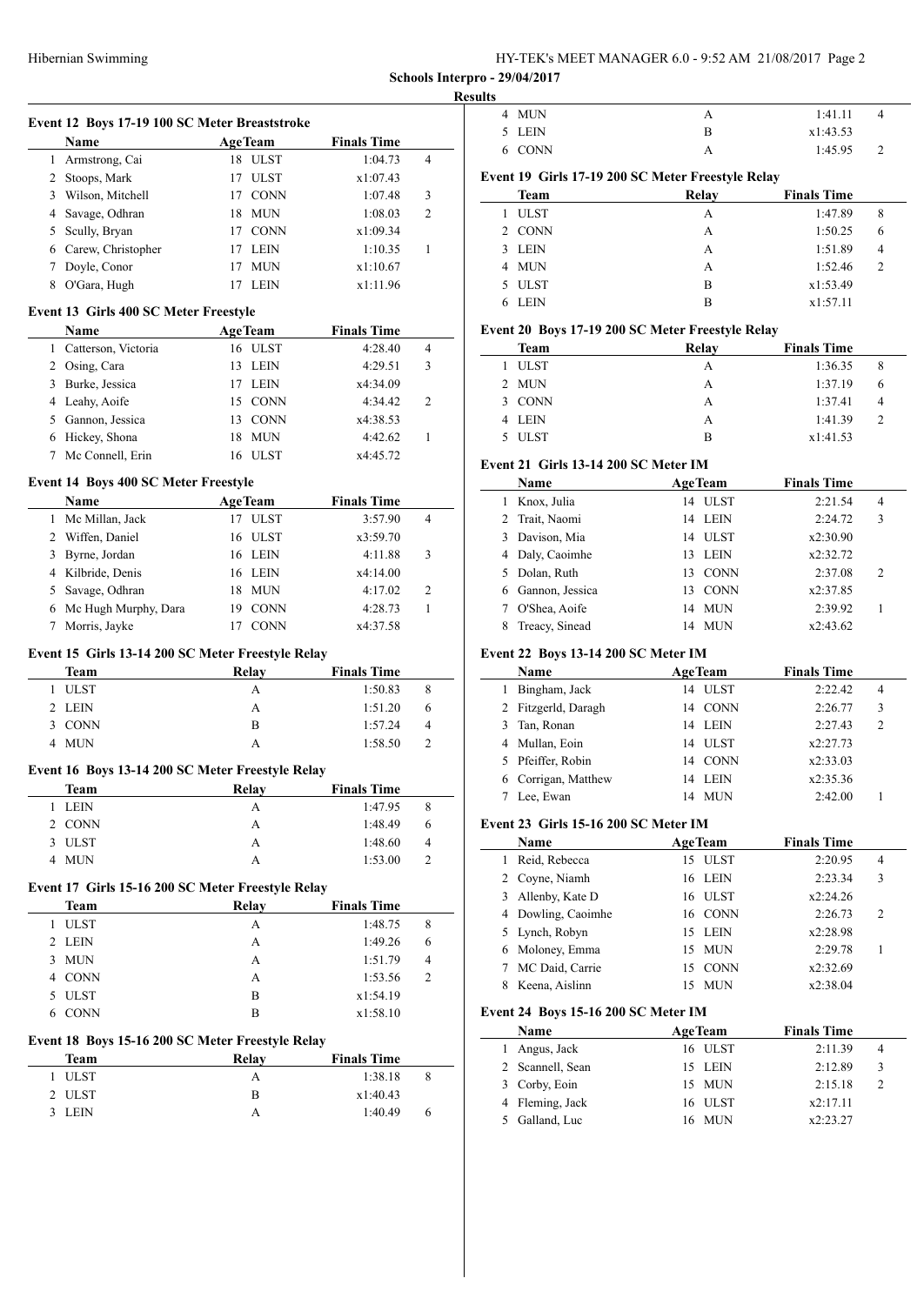HY-TEK's MEET MANAGER 6.0 - 9:52 AM 21/08/2017 Page 3

**Schools Interpro - 29/04/2017 Results**

|                | (Event 24 Boys 15-16 200 SC Meter IM)       |                                |                               |                |
|----------------|---------------------------------------------|--------------------------------|-------------------------------|----------------|
|                | Name                                        | <b>AgeTeam</b>                 | <b>Finals Time</b>            |                |
| 6              | Rossiter, Evan                              | 16 LEIN                        | x2:24.52                      |                |
| 7              | Waters, Fionn                               | 15<br>CONN                     | 2:27.04                       | 1              |
| 8              | Heung, Tommy                                | 16 CONN                        | x2:29.03                      |                |
|                | <b>Event 25 Girls 17-19 200 SC Meter IM</b> |                                |                               |                |
|                | Name                                        | <b>AgeTeam</b>                 | <b>Finals Time</b>            |                |
| $\mathbf{1}$   | Hill, Danielle                              | 17 ULST                        | 2:24.84                       | 4              |
|                | 2 Neamt, Nicola                             | 15<br>LEIN                     | 2:26.13                       | 3              |
| 3              | Naughton, Imogen                            | 18 CONN                        | 2:29.83                       | 2              |
|                | 4 Cox, Eabha                                | 17<br><b>MUN</b>               | 2:31.59                       | 1              |
|                | 5 Cunningham, Ally                          | 18<br><b>MUN</b>               | x2:32.07                      |                |
| 6              | Hudy, Joyce                                 | 17<br><b>ULST</b>              | x2:32.52                      |                |
| 7              | Mellotte, Georgia                           | 17<br><b>CONN</b>              | x2:34.93                      |                |
| 8              | Baguley, Katie                              | 17<br><b>LEIN</b>              | x2:34.95                      |                |
|                |                                             |                                |                               |                |
|                | Event 26 Boys 17-19 200 SC Meter IM         | <b>AgeTeam</b>                 |                               |                |
| 1              | Name                                        | 17 CONN                        | <b>Finals Time</b><br>2:08.30 | 4              |
|                | Wilson, Mitchell                            |                                |                               |                |
|                | 2 Mc Caughey, Christopher                   | 19 ULST                        | 2:12.16                       | 3              |
| 3              | Byrne, Stephen                              | 17 LEIN                        | 2:14.03                       | $\overline{c}$ |
|                | 4 Haskins, Alexander                        | 18 ULST                        | x2:14.86                      |                |
| 5              | Ashton, Callum                              | 18 CONN                        | x2:15.09                      |                |
|                | 6 Savage, Odhran                            | 18<br><b>MUN</b>               | 2:19.98                       | 1              |
| $7^{\circ}$    | Sinnott, Darragh                            | 18<br><b>LEIN</b>              | x2:25.30                      |                |
|                | --- Mc Carthy, Cadan                        | 17<br><b>MUN</b>               | DQ                            |                |
|                | Event 27 Girls 13-14 100 SC Meter Butterfly |                                |                               |                |
|                | Name                                        | <b>AgeTeam</b>                 | <b>Finals Time</b>            |                |
|                | 1 Knox, Julia                               | 14<br>ULST                     | 1:05.13                       | $\overline{4}$ |
|                | 2 Mc Kibbin, Ellie                          | 13<br>ULST                     | x1:06.28                      |                |
| 3              | Bates, Aoife                                | 14 CONN                        | 1:06.38                       | 3              |
|                | 4 Walsh, Hannah                             | 14 LEIN                        | 1:06.70                       | $\overline{c}$ |
| 5              | Flaherty, Ellen                             | 14 CONN                        | x1:09.37                      |                |
| 6              | Daly, Caoimhe                               | 13 LEIN                        | x1:10.38                      |                |
| 7              | Lynch, Drew                                 | 14<br><b>MUN</b>               | 1:14.89                       | 1              |
| 8              | Mc Grath, Renee                             | 14 MUN                         | x1:16.08                      |                |
|                | Event 28 Boys 13-14 100 SC Meter Butterfly  |                                |                               |                |
|                | Name                                        | <b>AgeTeam</b>                 | <b>Finals Time</b>            |                |
| 1              | Rennick, Sam                                | <b>CONN</b><br>14              | 1:04.04                       | 4              |
| $*2$           | Bingham, Jack                               | 14<br>ULST                     | 1:05.90                       | 2.5            |
| $*2$           | Kashich, Zakhar                             | 14<br>LEIN                     | 1:05.90                       | 2.5            |
| $\overline{4}$ | Higgins, Paul                               | 13<br><b>MUN</b>               | 1:06.88                       | 1              |
| 5              | Mullan, Eoin                                | 14<br><b>ULST</b>              | x1:07.86                      |                |
| 6              | Madigan, Daniel                             | 14<br>$\mathop{\mathrm{CONN}}$ | x1:08.81                      |                |
| 7              | Simpson, Cian                               | 14<br><b>LEIN</b>              | x1:16.03                      |                |
| 8              | Dennehy, Conor                              | 14<br><b>MUN</b>               | x1:20.39                      |                |
|                |                                             |                                |                               |                |
|                | Event 29 Girls 15-16 100 SC Meter Butterfly |                                |                               |                |
|                | Name                                        | <b>AgeTeam</b>                 | <b>Finals Time</b>            |                |
| 1              | Allenby, Kate D                             | 16 ULST                        | 1:05.52                       | 4              |
| 2              | Mc Crea, Alex                               | 15<br>ULST                     | x1:07.41                      |                |
| 3              | Semichy, Sharon                             | <b>MUN</b><br>16               | 1:07.87                       | 3              |
| 4              | Farnon, Keela                               | 16 CONN                        | 1:07.88                       | 2              |
| 5              | Lynch, Robyn                                | 15<br>LEIN                     | 1:08.05                       | 1              |
| 6              | Stapleton, Cara                             | 15<br><b>LEIN</b>              | x1:10.18                      |                |
| 7              | MC Gowan, Amy                               | 15<br><b>CONN</b>              | x1:10.58                      |                |
| 8              | Lamb, Cara                                  | <b>MUN</b><br>16               | x1:11.34                      |                |
|                |                                             |                                |                               |                |

### **Event 30 Boys 15-16 100 SC Meter Butterfly**

| Name                  |     | <b>AgeTeam</b> | <b>Finals Time</b> |                |
|-----------------------|-----|----------------|--------------------|----------------|
| Mc Geever, Finn       |     | 16 MUN         | 57.39              | 4              |
| 2 Murtagh, Ethan      | 15. | LEIN           | 58.92              | 3              |
| 3 Johnston, Patrick   | 15  | <b>ULST</b>    | 59.39              | $\overline{c}$ |
| 4 Duffy, Fionn        |     | 16 CONN        | 1:00.93            |                |
| 5 Mallon, Odhran      |     | 16 ULST        | x1:01.23           |                |
| 6 Nolan-Whitney, Jack | 15  | LEIN           | x1:01.58           |                |
| O'Connor, Jeremy      | 15  | <b>MUN</b>     | x1:01.76           |                |
| Heung, Tommy          | 16  | <b>CONN</b>    | x1:02.73           |                |

### **Event 31 Girls 17-19 100 SC Meter Butterfly**

| Name               |    | <b>AgeTeam</b> | <b>Finals Time</b> |                |
|--------------------|----|----------------|--------------------|----------------|
| Baguley, Katie     |    | LEIN           | 1:05.98            | 4              |
| 2 Gourley, Sinead  |    | <b>ULST</b>    | 1:07.46            | 3              |
| 3 Harrington, Lisa | 19 | <b>CONN</b>    | 1:07.91            | $\overline{2}$ |
| 4 Grindle, Lucy    |    | LEIN           | x1:08.00           |                |
| 5 Naughton, Imogen | 18 | <b>CONN</b>    | x1:09.35           |                |
| 6 Cox, Eabha       |    | <b>MUN</b>     | 1:12.36            |                |
| Mc Connell, Erin   | 16 | <b>ULST</b>    | x1:12.38           |                |
| Finnegan, Chloe    | 18 | <b>MUN</b>     | x1:13.04           |                |

#### **Event 32 Boys 17-19 100 SC Meter Butterfly**

|   | <b>Name</b>          |    | <b>AgeTeam</b> | <b>Finals Time</b> |                |  |
|---|----------------------|----|----------------|--------------------|----------------|--|
| L | Powell, Robert       |    | <b>CONN</b>    | 56.08              | 4              |  |
|   | 2 Gorman, Colin      | 18 | <b>ULST</b>    | 58.37              | 3              |  |
|   | 3 Mc Carthy, Cadan   | 17 | <b>MUN</b>     | 59.88              | $\overline{c}$ |  |
|   | 4 Mc Auliffe, Ross   | 18 | <b>MUN</b>     | x1:00.78           |                |  |
|   | 5 Logan, Keelan      | 18 | <b>ULST</b>    | x1:01.82           |                |  |
|   | 6 Murray, Oisin      | 17 | <b>LEIN</b>    | 1:02.68            |                |  |
| 7 | Mc Hugh Murphy, Dara | 19 | <b>CONN</b>    | x1:03.13           |                |  |
|   | Mullan, Dylan        |    | <b>LEIN</b>    | x1:04.42           |                |  |

#### **Event 33 Girls 13-14 100 SC Meter Freestyle**

| Name                  | <b>AgeTeam</b> | <b>Finals Time</b> |               |
|-----------------------|----------------|--------------------|---------------|
| 1 Trait, Naomi        | 14 LEIN        | 58.60              | 4             |
| 2 Bethel, Leah        | 14 ULST        | 59.23              | 3             |
| 3 Osing, Cara         | 13 LEIN        | x59.97             |               |
| 4 Armstrong, Scarlett | 14 ULST        | x1:01.79           |               |
| 5 Feenan, Anna        | 14 MUN         | 1:02.68            | $\mathcal{D}$ |
| 6 Ennis, Cara         | 14 MUN         | x1:04.66           |               |

#### **Event 34 Boys 13-14 100 SC Meter Freestyle**

| Name               |    | <b>AgeTeam</b> | <b>Finals Time</b> |                |  |
|--------------------|----|----------------|--------------------|----------------|--|
| 1 Griffiths, Dylan |    | 14 ULST        | 57.17              | 4              |  |
| 2 Shiels, Evan     |    | 14 MUN         | 59.32              | 3              |  |
| 3 Higgins, Paul    |    | 13 MUN         | x1:00.00           |                |  |
| 4 Comiskey, Connor |    | 14 ULST        | x1:00.15           |                |  |
| 5 Kennedy, Eidhne  | 14 | <b>CONN</b>    | 1:00.50            | $\overline{2}$ |  |
| 6 Madigan, Daniel  |    | 14 CONN        | x1:01.74           |                |  |
| Kashich, Zakhar    | 14 | <b>LEIN</b>    | 1:03.16            |                |  |

#### **Event 35 Girls 15-16 100 SC Meter Freestyle**

|    | <b>Name</b>           | <b>AgeTeam</b> | <b>Finals Time</b> |  |
|----|-----------------------|----------------|--------------------|--|
| 1. | Godden, Maria         | 15 LEIN        | 58.37              |  |
|    | 2 Stapleton, Cara     | 15 LEIN        | x59.70             |  |
|    | 3 Catterson, Victoria | 16 ULST        | 59.82              |  |
|    | 4 Leahy, Aoife        | 15 CONN        | 1:00.28            |  |
|    | 5 Semichy, Sharon     | 16 MUN         | 1:00.88            |  |
|    |                       |                |                    |  |